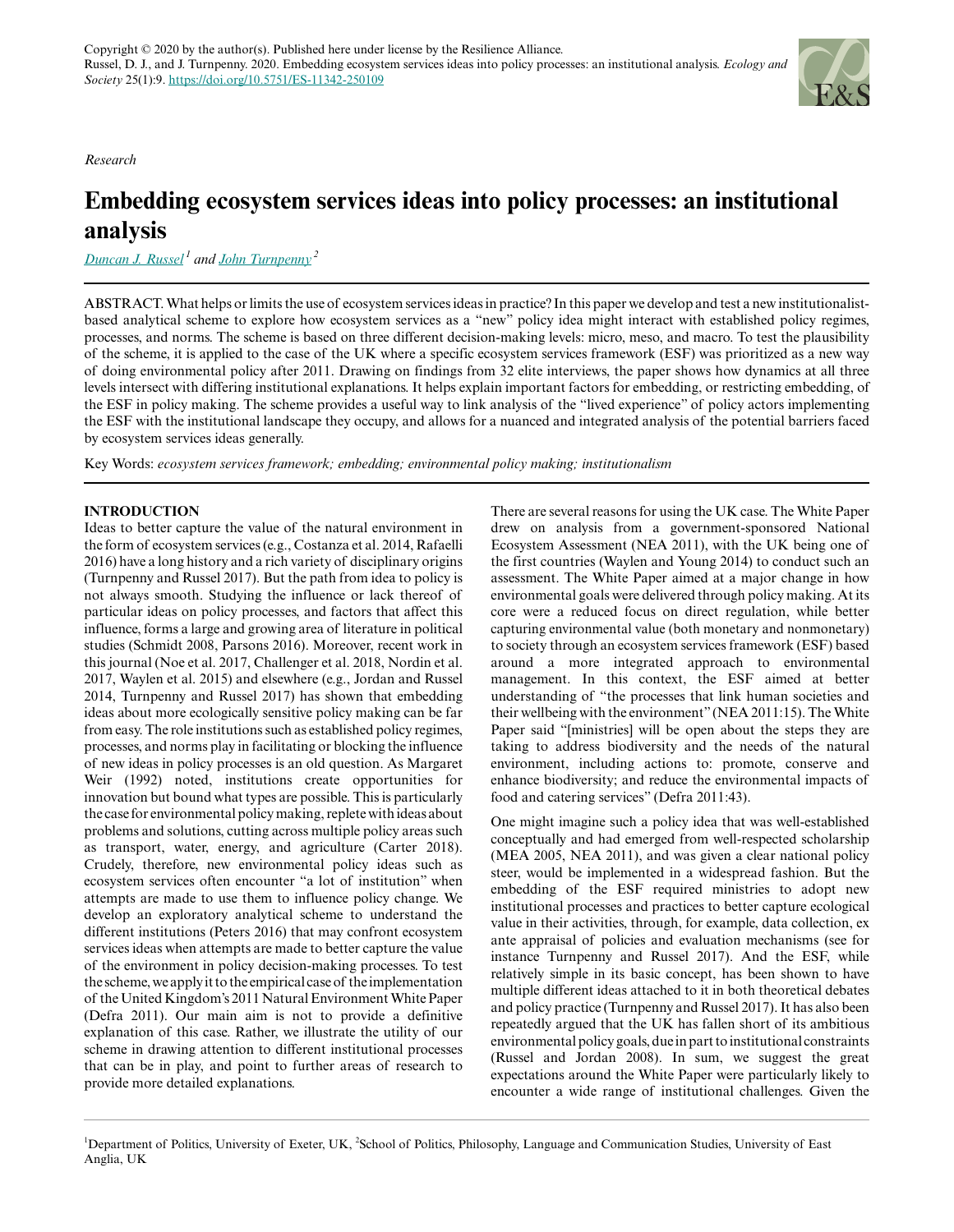above, rather than choosing a definition of ESF a priori, we focus on the term as it was actually used, and explore the various interpretations through "lived experience" of what ESF is in different institutional contexts as part of the empirical research. This allows for multiple interpretations and reasons for (not) embedding or using the ESF as it was differently understood.

# **IDEA-INSTITUTION RELATIONSHIPS: AN ANALYTICAL SCHEME**

Institutions are critical for embedding new policy ideas and associated processes and practice (Oliver and Pemberton 2004, Béland 2005, 2009, Kern 2011, Peters 2016). We follow Scharpf's (1997:38) definition of institutions as "systems of rules, norms and cultural systems of meaning that shape the courses of action." Crucially, as Béland (2009) observes, institutions define "rules of the game" and associated political opportunity structures. As such, institutions can constrain and create opportunities depending on how ideas fit with existing institutional rules (Kern 2011), and challenge powerful actors (Béland 2009).

Various strands of institutionalism have emerged in the past three decades offering different explanatory perspectives (Peters 2016). In this paper, we draw on three commonly used strands (Hall and Taylor 1996, Peters 2016) in which decision-making logics emerge through institutional processes that shape values that in turn lead to the creation of norms: the development of set behavior-based practices and actions and attitudes toward those practices. However, each strand has a different rationale in terms of what drives the logics. A rational choice institutionalist explanation is based on actors behaving, according to their (given) preferences, to optimize utility within the constraints established by institutions. Institutions here are purposefully constructed to ensure a collectively rational outcome that would not materialize if everybody acted individually on their preferences, a "logic of consequence" (Peters 2016). By contrast, a sociological institutionalist explanation is based on collective decision making driven by "what one can imagine oneself doing" (Hall and Taylor 1996:948, Peters 2016) in particular contexts. The institutions here are values-based routinized norms that dictate decision rules, and frames of meaning. In this "logic of appropriateness," actors behave, through a process of socialization, according to the surrounding institutions. Agency is lower than in a rational choice explanation, but not zero because institutions are still actively created and refined, although not necessarily with the same degree of preference-satisfying purpose. Third, a historical institutionalist explanation is based on the "logic of path dependency": outcomes are dependent on the structural history of decision making (Peters 2016). Institutions are said to be "sticky" and hard to change because of embedded power relationships, political authority, and the weight of past decisions. Actors are therefore argued to be objects and agents of history meaning that agency is lower still than in a sociological explanation. More recently, different approaches have opened up (Lowndes and Roberts 2013). In place of various institutionalist strands offering competing explanations, the strands are more often used to illuminate different elements of common themes, such as rules, practices, and narratives (Lowndes and Roberts 2013) that cross all strands. In this approach, "the character of constraint ... is an empirical rather than an ontological matter" (Lowndes and Roberts 2013:76): "As actors encounter institutions ... they are likely to be

motivated by (some combination of) their selfish interests, their 'need to belong', and their underlying ideas and values" (Lowndes 2018:71).

In this spirit, we build on the work of Turnpenny and Russel (2017), following an inductive exploratory approach to examine how institutional dynamics operating at three different decisionmaking levels embody different strands of institutionalism, and are thus crucial to influencing how the ESF is embedded in policy making. The micro level is concerned with the individual behavior of policy makers who have to engage with the ESF: their behavior and the resource constraints (e.g., expertise, professional background, timescale, awareness, understanding) that bear upon them. As Berman (1998, as cited in Oliver and Pemberton 2004) notes, ideas need transmitters, individuals or groups, to promote the idea, influence behavior, and build coalitions (also see Béland 2005). However, institutions place constraints on the actions (Torfing 2001) of individual actors in policy making because of the informal and formal policy making rules often operating at a higher meso level. The meso level is concerned with organizational dynamics, including organizational procedures and management structures, systems of knowledge transfer, norms and incentive structures, and interorganization competition. Behavior is driven by formal and informal policy making rules, and goals of policy making organizations. Among other things, rules make it possible to coordinate simultaneous activities, avoid conflict, and help to mitigate against unpredictability (March and Olsen 1989), and to reduce "the time and energy otherwise used on thousands of decisions about how to perceive and evaluate an otherwise unintelligible stream of information" (March and Olsen 1996:253). Although over time or in times of acute crisis, these rules and routines can change, it is said that they tend to have a "surprising durability," which gives the impression of inertia. The macro level is concerned with the wider political, economic, and social context, including dominant values, norms, and goals. Institutional organization of the polity, society, and the economy structures behavior, and promotes certain values and ideas over others (Weir and Skocpol 1985, Hall and Taylor 1996).

The levels clearly interact; there is no assumption that the macro level provides the overarching societal and political structure within which decisions at other levels are taken. And each level may contain evidence of differing institutionalist explanations. The ways that institutional explanations and different levels interact with, and shape, each other in the attempts to embed the ESF in UK policy making is an empirical question addressed in the rest of this paper. Our claim is the three levels approach provides a relatively simple way to obtain empirical information because levels are intuitively familiar to policy actors, the ways they work, and the structures they work within. Moreover, we seek to probe the plausibility (Eckstein 1975) of the levels approach as a way to link analysis of the lived experience of policy actors trying to embed the ESF in their own words with different potential institutional explanations embedded therein.

# **METHODS**

In this paper we employ the elite interview method (Richards 1996) and draw on 32 interviews with a range of experts within the UK in 2013/2014. This was the period immediately following the Natural Environment White Paper and National Ecosystem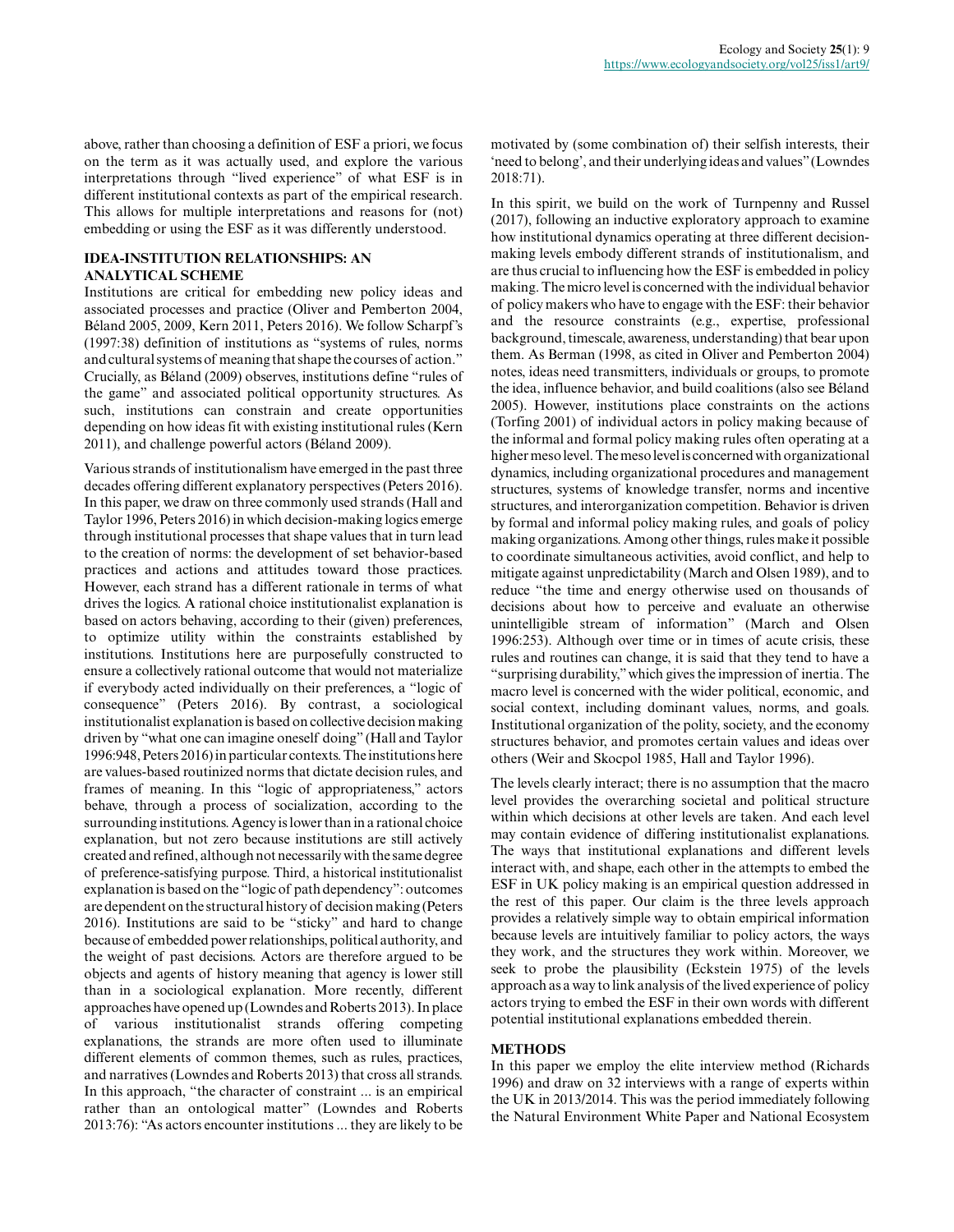Assessment: a period that might be expected to have high recognition and traction of the ESF as an idea, but where existing institutions seem to have experienced significant challenges (Turnpenny and Russel 2017). The period was a time of flux, and idea-institution dynamics might be expected to be most interesting. In this context, it was important to explore how the interviewees interpreted the ESF and its required integrating into decision making. To ensure a range of perspectives was captured, a classification of policy advisors was used to select interviewees. Howlett (2011:33), synthesizing literature on policy advisors and advice systems, proposed two dimensions as being particularly important in classifying policy advisors: "their location inside or outside of government, and ... how closely they operate to decision-makers." Combining these dimensions results in four communities of policy advisors. These were adopted in this paper: Core Actors such as government officials and policy analysts (labelled as interviewees A1 to A15 in the empirical sections below); Public Sector Insiders such as commissions, task forces, research councils, advisory bodies (labelled B1 to B6); Nongovernmental Insiders such as consultants carrying out policy appraisals (C1 to C4); and Outsiders, e.g., businesses, trade associations, third sector organizations, independent academics, think tanks (D1 to D7). Interviews followed a semistructured format around several headline questions (see Appendix 1) to allow for both comparability and flexibility (see Bryman 2016). These questions were broad enough to test points raised in the literature, while simultaneously avoiding steering or leading the interviewees. The conversations were led by each interviewee's experiences and knowledge. The interviews were conducted either face-to-face or via telephone. Interview summary transcripts were produced shortly after each interview.

Analysis of the data was guided by the questions asked in the semistructured interviews, which built upon the research questions and analytical scheme. Following the interviews, the data underwent thematic analysis, a technique widely used in the qualitative social sciences (Nowell et al. 2017) for "identifying, analyzing, organizing, describing, and reporting themes found within a data set (Braun & Clarke, 2006)" (Nowell et al. 2017:2). Thematic analysis is especially useful for ensuring the researcher follows a consistent and well-structured strategy for sorting qualitative data (King 2004). Following established approaches (e.g., see Nowell et al. 2007) both authors (1) read and became very familiar with our interview transcripts and rechecked against the original recordings; (2) established an initial set of meta codes based on step one to guide step three. Broad themes were identified around barriers and enablers to embedding, including aspects such as valuation, bureaucratic burden, and resources; (3) revisited the themes in the data for a more fine-grained analysis so that subthemes emerged. For example the broad theme of valuation contained subthemes including individual concerns about the ethics of valuing nature, social resistance to valuing nature, and concerns about the accuracy of environment value data; (4) finalized the themes and checked all data assigned to themes for consistency; (5) documented the themes in relation to the research questions and analytical scheme, drawing on the detailed theoretical foundations (see above) to guide us to where the different themes fit. All stages were conducted by two researchers independently to check for consistency. Consistency and reliability were also aided by the use of our interview selection strategy where respondents with different relationships to the ESF and the policy processes could be triangulated (Bryman 2016) within the identified themes to see where perspectives were similar or differed depending on different affiliations (see also Nowell et al. 2017).

# **RESULTS**

#### **Micro level**

From our data, two main findings emerged at the micro level. First, it did not necessarily benefit an individual to understand or be aware of a new idea. Interviewees<sup>[1]</sup> talked about the difficulties they faced in getting colleagues to fully understand the ESF and relate it to their work. For example one interviewee remarked, "People internally find [the ESF] difficult to grasp. It is the current sexy term but people struggle to understand what it means" [Interviewee A3].

Five<sup>[2]</sup> interviewees also spoke of low awareness of the issue in general amongst colleagues. Both the issues of understanding and low awareness may have been a product of the technical nature of the ESF, but, under a rational logic, struggling with the concept might in some cases have been a deliberate tactic. Choosing not to understand, to avoid having to address the issues ESF raises around valuing nature<sup>[3]</sup> and consequent burden or threat, demonstrated a strong degree of agency. There is evidence that hierarchical imposition of an idea could have been resented as extra work, with a resulting barely minimal compliance, "Sticks tend to result in tick boxes" [interviewee A2].

The added value of the ESF was also questioned even by individuals working in the natural environment sector. Three interviewees[4] suggested this may be because the ESF represented a threat to professional expertise, and by implication jobs, particularly in the environment sector. Another clue to why ESF may have been seen as a threat comes from a more sociological institutionalist perspective. How was the new idea congruent with a norm of expected behavior by policy makers, or by those employing them? For example, one interviewee expressed skepticism about the chance of embedding ESF in existing policy making processes, as ESF was regarded purely as "economics in some people's minds" [A13]. In a similar vein, four<sup>[5]</sup> interviewees thought that the ESF was mainly an exercise in quantificationand thus, "... people resist it because they think it is just about monetizing biodiversity which runs against their core values" [B2].

It is not clear from the data whether this interpretation of the ESF was deliberate or not. This distinction might be important because it implies different logics at play, namely a more rational one for a deliberate misinterpretation of the concept, and a more sociological one where established processes for interpreting new knowledge shape how that knowledge is understood.

Points raised by some respondents<sup>[6]</sup> about a lack of suitable data for handling the ESF might indicate a similar issue: policy makers were expected to draw on unfamiliar concepts, made more difficult by lack of complete supporting information. An uncomfortable expectation of being able to handle this could have led to a lack of engagement.

The second main finding at the micro level was the emerging resource gap for addressing the new idea of ESF. Several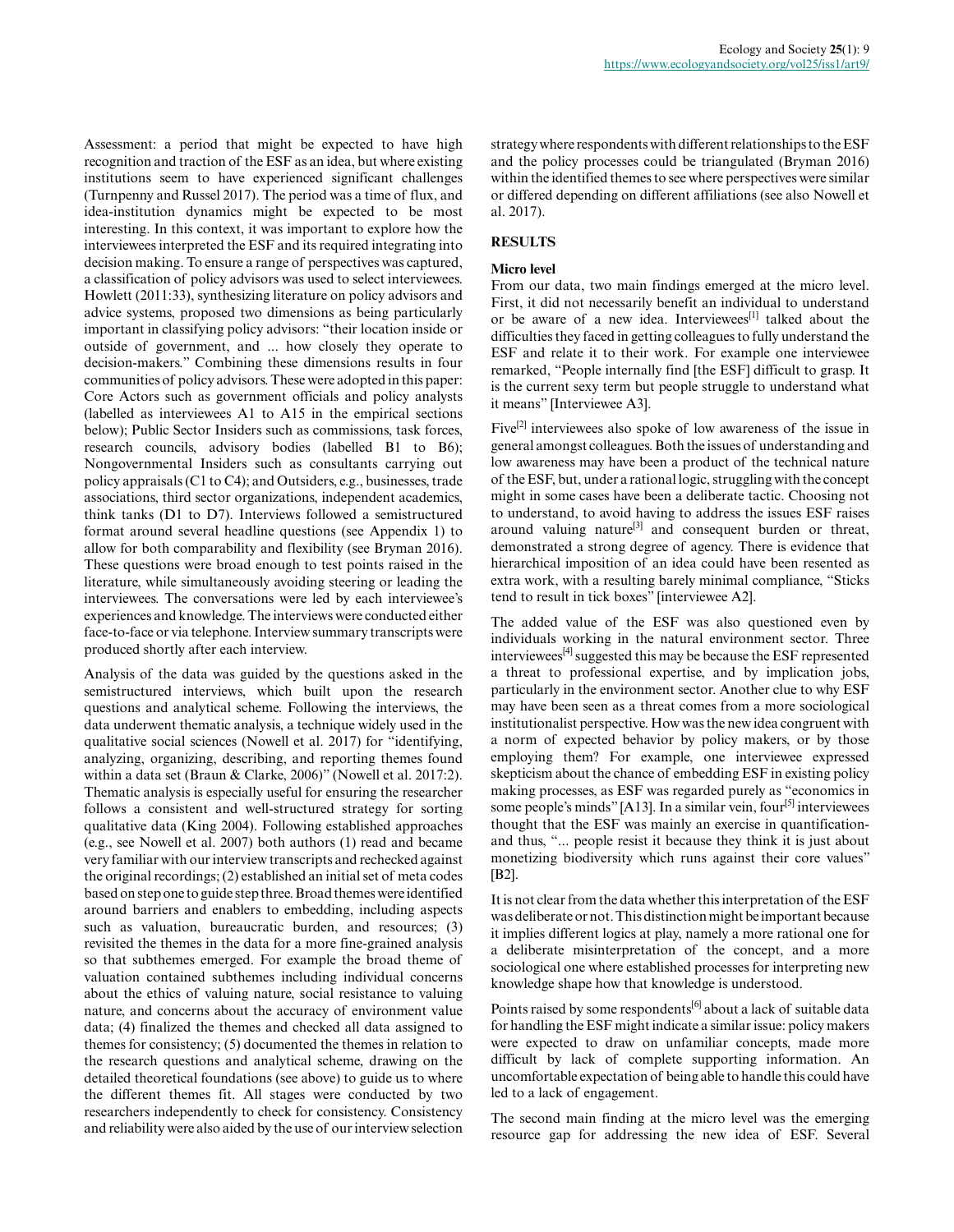respondents<sup>[7]</sup> spoke of an individual skills gap for dealing with the type of analysis that the ESF entails. A rational institutionalist perspective might question the extent to which it benefitted organizations to rearrange their skills profiles in response to a new idea, before checking carefully that this would continue to benefit the organization. A historical institutionalist explanation is also pertinent: another five interviewees<sup>[8]</sup> observed that because the established structure of UK government tended to compartmentalize skills across all levels of government, experts had limited opportunity to work together on ESF-related matters. As one respondent put it,

*At the moment skills are siloed, meaning for example that an economist working on one place may not be properly linked-up with an ecologist working on the same place at the moment. So, we need to integrate section skills* [A4].

#### **Meso level**

Several findings emerged at the meso level. First was the role of timing. The applicability of the ESF to existing decision-making timescales was questioned by some interviewees<sup>[9]</sup> in two senses: administrative timescale differences, and differences between shorter term electoral-cycle driven concerns (often based around economics) and longer time frames of environmental protection. Overcoming historically-established ways of handling timescales was crucial<sup>[10]</sup>. One perspective was that change simply takes time [11]: "There has been 25 years of culture of doing these things the way they are..., so to turn the ship around might take some time" [D2].

Second, departmental resistance, ambivalence, or boundarydrawing was seen as a key issue for diffusion of the ESF into nonenvironment departments whose work had an impact on ecosystems quality $\left[1^{\dot{2}}\right]$ . A strong drawing of boundaries was seen by one interviewee as a rational response to avoiding being overwhelmed with extra work: "This is interesting stuff, but there is no evidence of its value to us" [A2]. Another interviewee noted the diluting of one's own ministry with another's agenda:

*Although the [Environment] White Paper is a government document, it is clearly perceived by other departments as [the Environment Ministry's] White Paper. It's not got the other government departments interested. They still see it as the [Environment Ministry's] or the environment sector's agenda so they are not joining up policy for the holistic view present in the White Paper. This makes implementing it not very easy* [B4].

Skepticism of the utility of helping another department achieve its policy goals would not be unexpected from a rational institutionalist perspective. The cross-cutting nature of the ESF as outlined in the 2011 Natural Environment White Paper meant that its implementation would use resources from different ministries, to the detriment of achieving their own core goals, while the Environment Ministry's utility would be enhanced by passing the responsibility for action on to others.

Third, and similar to the micro level, the ESF was seen as a burden and distraction for the organization as a whole, and therefore rationally treated similarly to the way an individual policy maker might: as a tick-box exercise rather than an opportunity to approach policy making in a different way<sup>[13]</sup>. But a sociological institutional perspective can help interpret  $14^{[14]}$  interviewees' point that the ESF was not particularly congruent with the organization's decision-making norms, expressed by querying the ESF's applicability to various decision-making situations and project areas even in the environmental sector. Such situations included, for example, simple amendments to policy or in situations where EU policy had to be transposed.

*You start to run into existing practices and ways of doing things. If you are actually doing nothing it is easier to bring in the ESF. But where you already have existing approaches you get adaptation rather than significant change* [B2].

In this sense, interviewees spoke of existing policies that did not reflect the joined-up more flexible nature of the ESF, such as national (and European) policies and approaches that promoted the in-situ regulation of the management of sites of special scientific interest or nature reserves rather than an integrated more adaptable way of ecological management. In a similar vein, the European Union's Common Agricultural Policy was not geared toward the ESF, being more concerned with environmental protection and production through farmer support.

We also observed incongruence between ESF and organizations' decision-making norms related to a lack of sustained leadership from ministers, senior civil servants, executive officers, and central government departments[15]. Indeed, one interviewee noted open hostility amongst management in his institution:

*The high command tried to sabotage the ESF as it runs against the reductionist and managerialist culture of [my institution]. The ecosystems [framework] is thus seen as inconvenient. So they make the appearance of implementing the ESF, but in reality they may or may not be* [B1].

Fourth, the match (or not) of the new idea with existing processes was important. Three particular types of mismatch were evident: of the concept, of structures and of terminology. Many interviewees $^{[16]}$  were negative about the concept of the ESF, mainly on the basis of the rational critique of whether it really added value to existing policy-making processes. Some interviewees[17] for instance wondered whether the ESF was something (i.e., greater environmental protection) that had been attempted (albeit in different guises such as sustainable development) many times before, suggesting a form of historical path-dependency. For one (Interviewee A6) it was seen as an empty buzzword. Others questioned whether employing an ESF led to better decisions, or whether it added anything to what they were doing already. For example, one commented, "The common question is invariably, what is it that we should be doing different internally?" [B2]. Although interviewees questioned the utility of the ESF, it was noted by some respondents that regardless of the concept's utility, "[the environment ministry] has spent a great deal of money in promoting [the ESF] and so they have to have a practical outcome" [C1], giving evidence of maximizing returns from sunk costs.

The mismatch of structures formed another significant challenge: whether the ESF was compatible or not with historically entrenched institutional arrangements. In some cases, this was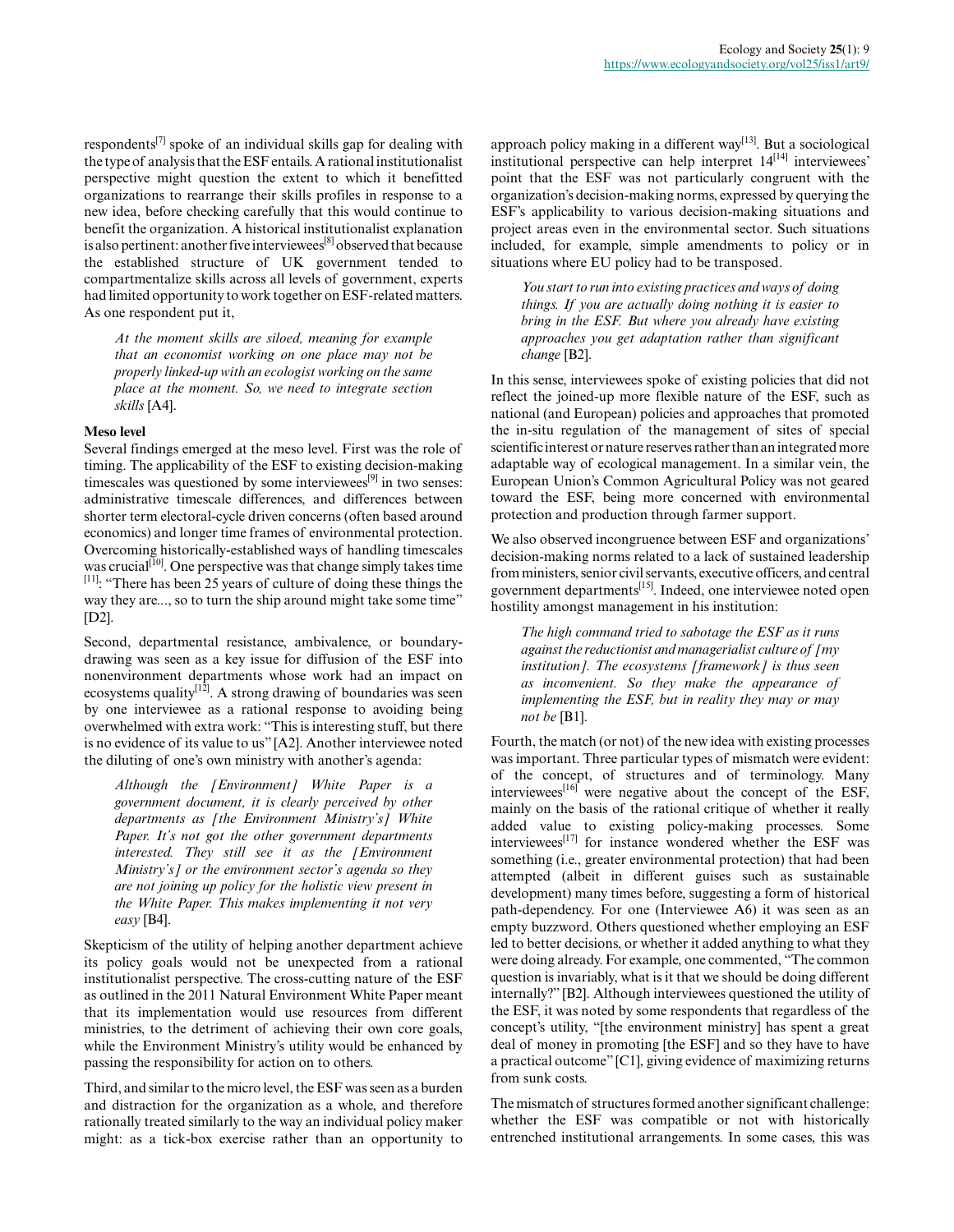framed as a structural problem in terms of institutional fragmentation and the existence of silos, "... the planning system doesn't address agriculture and forestry. These are not covered by planning and are the responsibility of a different department" [C1].

Fragmented institutional arrangements have a history and thus traction; the consequence of this, according to interviewees<sup>[18]</sup>, was that policy was often not joined up, which could impede the ESF as an idea. Crucially there were a lack of institutional platforms for discussing the management of ecosystems limiting the opportunity of learning across institutional silos (Interviewee C2).

Finally, a mismatch of terminology between the ESF and the more practical context of policy making was raised $[19]$ . For instance, one interviewee remarked:

*... at the moment, the concept is so nebulous there is a danger that it won't be meaningful.... If I have 10 experts in a room, I will currently get 10 different approaches* [C2].

The issue of language was compounded by a lack of clear  $\text{terminology}^{[20]}$ , with weakly defined concepts like shared social values, natural capital, environmental valuation, and various related terms such as the ecosystems approach, tended to muddy the waters and create ambiguous targets for policy makers. This meant that for these interviewees there was a lot of confusion over what the implementation of the ESF in a specific context entailed. For example, did they have to establish and appraise environmental values, did they have to produce a natural capital stocktake, did they need to have a more joined up approach to ecosystem management? Some interviewees suggested that academics should more simply and better define their concepts:

*... we operate in an academic world, so there is a lot of jargon of language and terms surrounding the [ESF]. As things develop, we need to be less worried about the specifics of jargon. Even if we are not quite talking in the same terms, are we pushing in the same direction?* [A2].

Thus, we saw conflicting understandings between academics and policy makers, operating within different contexts and expectations of their profession groups, of the appropriate conceptualizations of the ESF.

# **Macro level**

Similar to both micro and meso levels was the sense of burden or threat emerging from a new idea at the macro level. Speaking to a more rational logic, the role of political steering was observed by five of our respondents $[21]$ , which they argued affected the embedding of the ESF. Politicians responding to public pressures, party politics, manifesto commitments and crises pushed for their preferred policy outcome. In such situations embedding the ESF into policy was seen by some to have been heavy-handed or indeed superfluous<sup>[22]</sup>. In these cases, one interviewee  $(B1)$  argued that such pressures meant that the ESF was seen as a threat for overtly rationalist political reasons, which led to resistance. This could manifest itself through a desire to appear to implement while not actually doing so, using the requirement for, for example, proportionality in policy making as an excuse to keep the new idea away.

Our findings showed that broader political priorities during the period studied tended to concentrate on economic issues such as austerity in public spending, and reducing the regulatory burden [23], to reduce costs and impacts of policy on business and society. These high-profile macro-level policy discourses and strategy undermined efforts to mainstream the ESF in policy making. For instance, according to one interviewee (A5), new procedures or regulations may have contradicted broader political priorities. As another interviewee's rationalist interpretation of this problem argued, "[the government is keen to] not let environmental regulation get in the way of infrastructure development and housing" [B4]. This trend was argued by three respondents<sup>[24]</sup> to have worsened during the environment of austerity, which placed further pressure on resources.

Our findings also revealed a more sociological institutional element to why the ESF may have been seen as an inappropriate way to frame environmental problems, thus hampering its traction in policy making. Environmentally sympathetic people may be put off by the perceived economic framing and question the underlying ethics of valuing nature in monetary terms, arguing that nature has a right to exist or be valued beyond its services to humans<sup>[25]</sup>. Moreover, to some respondents the whole notion of the ESF contrasted with broader values of society, which generally prioritized factors other than ecosystems such as wealth creation, health, job security, and car-friendly transport policy<sup>[26]</sup>.

## **DISCUSSION**

In this paper we sought to build upon the literature on the difficulties faced when embedding ideas to better capture the value of the natural environment into policy. We have examined the role of institutional dynamics, in the form of established policy regimes, processes, and norms. The paper used a case embedding the ESF in the UK in the period immediately following the 2011 Natural Environment White Paper—as a plausibility probe (Eckstein 1975) for an analytical scheme based on different institutional levels: individual behavior (micro), organizational dynamics (meso), and wider social and political context (macro).

## **Micro-level institutional dynamics**

Institutions offer incentives and disincentives for certain types of individuals' interventions and behaviors, for example how far dealing with the issues associated with policy ideas can help achieve formal goals and positive career progression for policy officials (Hall and Taylor 1996). In relation to this aspect, we found low awareness of the ESF concept despite some strong signaling by the core executive, suggesting that the concept was a long way from helping policy makers achieve formal goals. Moreover, institutional prioritization shapes how much human and time resources are available to policy makers to collect suitable data related to the policy idea, and to integrate this data into their policy making (Turnpenny et al. 2008, Russel and Jordan 2009). From our data it appeared that actions at a micro level were bounded by individuals' low understanding of the concept, and/or deliberate subversion, in some cases intentionally choosing not to understand the concept of the ESF as a professional or organizational threat. It appeared that individual action may be bound by "congealed preferences" relating to rational logics of consequence where decisions are framed around achieving rational instrumental goals and efforts to reduce transaction costs of action (Torfing 2001). Sociologically constructed "logics of appropriateness," through which images, symbols, and rituals combine to form rules of behavior that can lead to the development of shared meaning (Morgan 1997:132)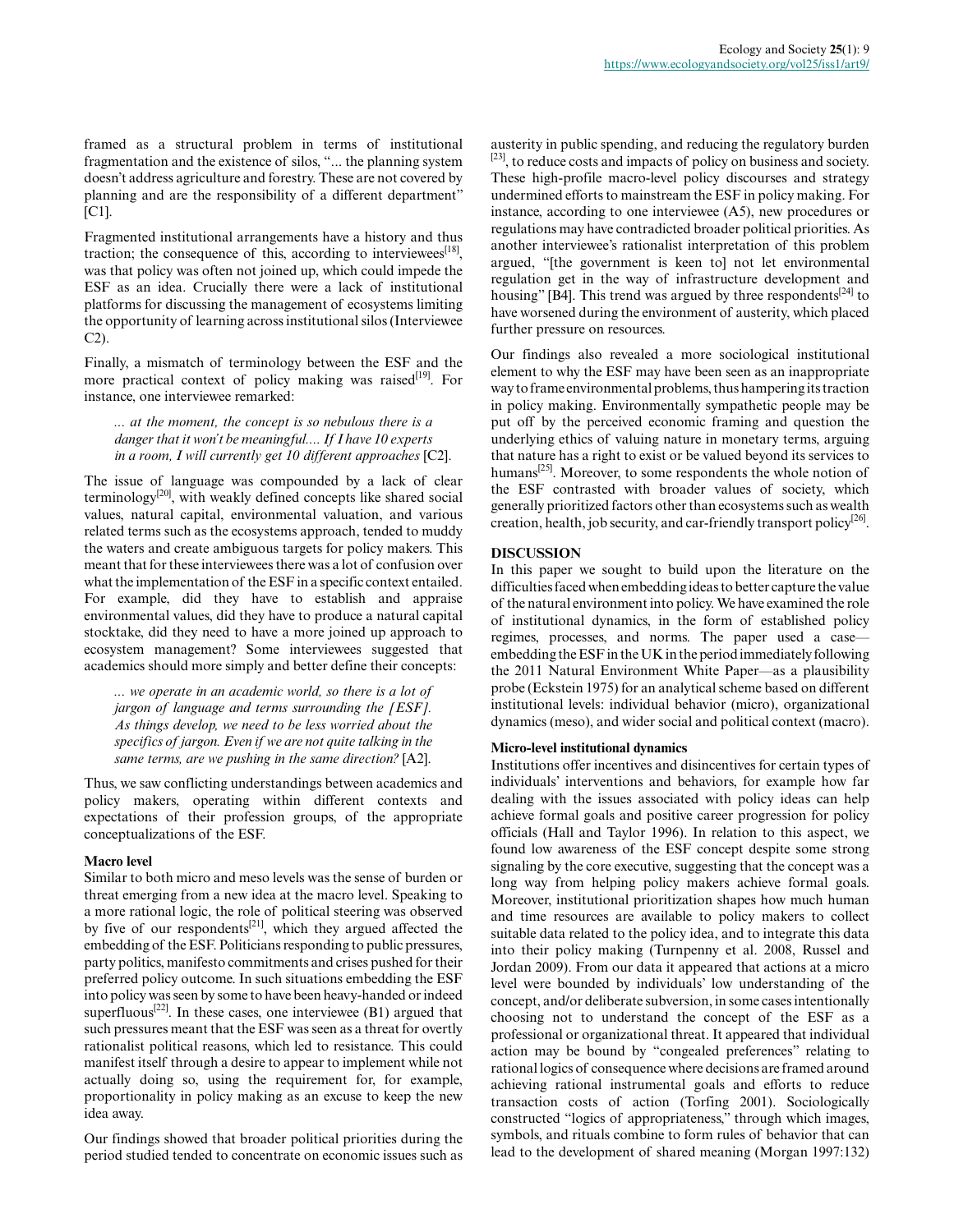or to "webs of meaning" (Marsh et al. 2001:21), were also revealed at the micro level. These included some of the expected norms of policy makers that led them to reject (or embrace) the economic analysis elements of the ESF, on the basis of their professional identity (Torfing 2001) and beliefs (Hall and Taylor 1996). Another factor that can bound action is the supply of information to decision makers (Hall and Taylor 1996, Torfing 2001). As our data imply, information asymmetries and data gaps made it difficult for policy makers to understand the impacts of a policy idea in their sector and the relevance to the policy at hand (Turnpenny and Russel 2017). In relation to this point and our data, a "logic of appropriateness" may also help explain the observed perceived lack of suitable data: the economic data available on the value of the environment was in conflict with resistance to "pricing the environment." Moreover, individual policy makers have a bounded cognitive capacity and are only capable of processing and interpreting a given amount of data (Simon 1985, Béland 2005). The ability to focus on a few core issues at once may account for the observed low awareness and ambivalence within our data. Overall, if an issue raised by a new policy idea is not seen as core to an official's job, it can easily be ignored.

## **Meso-level institutional dynamics**

Rules for handling and embedding new policy ideas at the meso level may develop for a number of reasons: from a logic of consequence structuring interactions to stop free-riding and pursue organizational goals, from a logic of appropriateness in which webs of meaning shape the rules through which networks and collectives of policy-making actors interpret policy ideas (Hall and Taylor 1996), and/or from a logic of path dependency. In this latter historical institutionalist perspective, rules are structured around past policy decisions and practices, creating path dependency and institutional stickiness. Institutional rules act as external constraints that define the repertoire not the choice of action (Torfing 2001) and as such structure the range and sequence of alternative actions when confronting policy making (Hall and Taylor 1996).

All manifest in our data. There was a mismatch between the structured decision-making timescales and the longer timeframes associated with the ESF. Moreover, rules can structure what is considered a legitimate course of action (Torfing 2001), or legitimate evidence to support action (Juntti et al. 2009). Within the data, the observation that ESF was the Environment Ministry's agenda seemingly provoked a rationalist reaction undermining the ESF's legitimacy, viewing it instead as a threat by other ministries. We observed a questioning of the utility of the ESF, and whether it really represented something different. Rules either allow space (rule in) or crowd out (rule out) certain ideas, depending on how the issue fits with established practice (Torfing 2001, Russel and Jordan 2009). Rules also shape the relations and interactions of the subunits of an organization, which may have a set of complementary but also different and conflicting rules (Richards and Smith 2002). This pattern was manifest for example in the observed mismatch between the ESF and other organizational norms; the ESF was observed to run against established practice. There was similarly an observed mismatch between ESF and historical institutional structures, which made embedding ESF in important departments (even within the environment ministry) difficult. In such situations

where rules conflict between subunits, departmental pluralism or departmentalism (Russel and Jordan 2009) can develop where the cross-cutting initiative or idea enthusiastically taken up in one part of the organization does not fit with the rules of another, leading in some cases to conflict and active resistance, over the questioning of the added value of the approach. The data also showed that sociologically constructed webs of meaning created different understandings of both the problem the ESF attempted to address and the proposed solutions to said problems, between different institutions of science and between the institutions of science and policy making (also see Turnpenny and Russel 2017).

#### **Macro-level institutional dynamics**

Power asymmetries, allowing some groups disproportionate access to policy making over others (Hall and Taylor 1996), can lead to the creation of constraints and opportunities for embedding new ideas (Béland 2005), as the historical sequence of decisions structure political debate and related dominant paradigms and values in society (Béland 2005). In such situations, problems can arise with the embedding of new ideas into policy making if that issue is too far from a dominant policy paradigm. As Niemelä and Saarinen (2012) note, this maintenance of the dominant norms is akin to the production of cognitive locks, so rather than a change in policy making approach, policies and existing institutions are reproduced over time. Thus there is a risk of path dependency (Hall and Taylor 1996), whereby new policy ideas are rejected to reduce the risk of instability at the macro level. Here we see in our data the perception that the ESF was a threat from a rational institutionalist perspective. In this understanding, utility-maximizing politicians responded to public and interest group pressures for reduced policy burden, especially in times of economic difficulty as in this case study. Thus, the ESF was employed in an attempt to appease environmental interests, but not in a way that was disruptive to traditional policy concerns around the economy. New ideas can also contradict entrenched societal norms about what is an important or appropriate subject to consider. In such circumstances, even if change is initiated it is marginal as the new ideas are built upon pre-existing political, societal, and economic paradigms that dominate a sector and/or wider society (Torfing 2001, Niemelä and Saarinen 2012). Again, we can see examples of this in our data, including on the one hand wariness of valuing nature in the environmental sector, and on the other an explicit prioritizing of nonenvironmental issues among wider societal groups in the period studied.

#### **Developing and using the analytical scheme**

The levels-based analytical scheme, for the case studied, has helped link analysis of the lived experience of policy actors working with the ESF in their own words with different potential institutional explanations embedded therein, adding layers of nuance, as well as offering a practical approach to empirical enquiry. It seems to confirm the claim that "each [of the strands of NI] seems to be providing a partial account of the forces at work in a given situation" (Hall and Taylor 1996:955). In so doing, the scheme does not imply that one institutional logic is at play more than the other, or at specific levels. Rather, it combines related but different institutional perspectives to explore the types of responses that a new environmental policy idea might encounter.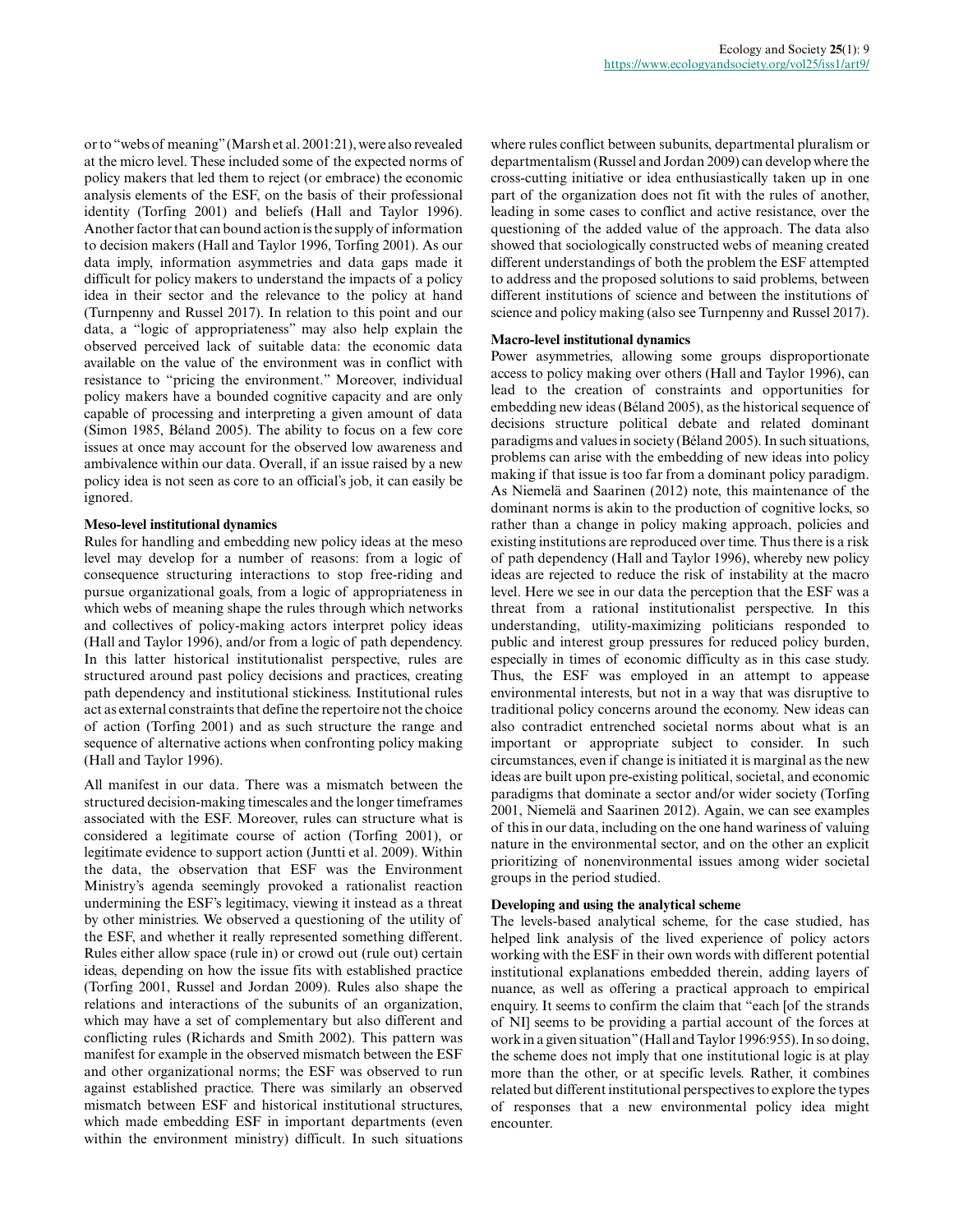| Institutional<br>logic | Micro level:<br>individual behavior                                       | Meso level:<br>organizational dynamics                                                                                  | Macro level:<br>wider social and political context                                                                   |
|------------------------|---------------------------------------------------------------------------|-------------------------------------------------------------------------------------------------------------------------|----------------------------------------------------------------------------------------------------------------------|
| Rational               | CELL 1: "How far does"<br>Idea X help me as an<br>individual?"            | CELL 2: "How far does Idea<br>X help our organization / unit<br>/ team protect core resources /<br>influence / budget?" | CELL 3: "How far does Idea X help<br>meet wider political and societal<br>preferences?"                              |
| Historical             | $CELL$ 4. "How familiar"<br>am I with Idea $X$ ?"                         | CELL 5: "How does Idea X<br>challenge established decision-<br>making roles and<br>competencies?"                       | CELL 6 <sup>*</sup> How does Idea X<br>challenge established societal<br>structures, ideas, and power<br>relations?" |
| Sociological           | CELL 7: "How far is Idea<br>X consistent with what is<br>expected of me?" | CELL 8: "How far is Idea X<br>consistent with how we make<br>decisions in our organization /<br>unit / team?"           | CELL 9: "How far is Idea $X$<br>consistent with wider social norms?"                                                 |

|  |  | Table 1. What might we hear when a new idea comes up against existing institutions? |  |  |  |
|--|--|-------------------------------------------------------------------------------------|--|--|--|
|  |  |                                                                                     |  |  |  |

How might the scheme be used in other cases? Table 1 summarizes the kinds of responses that might be encountered when listening to policy actors' views about a new environmental policy idea, across the nine intersections between institutional logics and levels.

At the micro level, if the answer to the question in Cell 1 is "no," idea X may be seen as a burden or a threat, and likely to be resisted by the individual. Idea X is also likely to be resisted if the individual policy actor is unfamiliar with it (Cell 4). In Cell 7, expectations on the individual may come from a variety of sources, colleagues, management, social norms, but to overcome barriers to embedding, idea X should fit with policy makers' expectations of what is appropriate activity. At the meso level, in Cell 2, the implication is the organization, unit, or team will check to see if they can still maximize their utility in the face of idea X. In Cell 5, the source of the entrenchment can come as a result of exercise of power ("we'll tread on other departments' toes") or of simple repetition ("this isn't our job, it's Ministry A's"). The implications are that idea X could either fit with entrenched decision-making structures, challenge these in a way that leads to resistance, or challenge these at critical junctures and enable embedding of the idea. In Cell 8, idea X is more likely to be embedded if it fits with organizational decision-making norms, such as how evidence is collected, when evidence is collected, what type of evidence to collect, different approaches and timings in relation to governmental and nongovernmental stakeholders' involvement, etc. At the macro level, in Cell 3, ideas that contradict socio-political preferences would be a threat to utility. In Cell 6, as in Cell 5, an idea's degree of fit with entrenched decision-making structures would influence the embedding of the idea. In Cell 9, idea X is likely to need to fit with social norms to become embedded.

The scheme we propose does not necessarily resolve how both the dynamics at the institutional levels and the drivers of these dynamics interact. There is clearly interaction between the levels. For example, individual responses to the idea are determined/ shaped by meso-level organization dynamics and these are in turn shaped by wider social preferences and values such as whether or not to monetize the natural environment. Interactions also occur in different directions; for instance, a lack of resources / expertise (micro) can influence how far an organization sees an idea as a concept worth taking seriously (meso). Individual responses are also shaped by an individual's position within one of the four distinct communities of policy advisors, whether they identify with more than one community, and how well-established their position and influence is. More directly, such positioning may also influence the views gathered and reported in this paper. Points made above by a wide range of types of interviewee may be seen as less likely to reflect an individual's own circumstances.

Moreover, the explanations embedded within the different strands of institutionalism will interact in a manner that requires further exploration. For instance, the extent to which policy processes stem from the rational management of complexity in the policy sphere, a logic of appropriateness, or historical legacy is not a question our scheme can necessarily resolve on its own. The scheme's usefulness rather lies in revealing different factors present in any chosen case as a way to direct subsequent more explanatory research. Exploring first which cells in Table 1 are present and to what degree can guide development of more detailed research questions around, for example, which institutionalist explanation is most strongly at play in a given case. In this way, our scheme is more research-question-generating than question-answering.

Which interesting cases might be examined in such a way? Although we showed a limited uptake of the ESF and many institutional constraints in the period studied, there has since been significant presence of the ideas behind the ESF in national and local policy in the UK that shows that despite the difficulties of embedding the ESF, the idea still has traction. For example, initiatives have included the creation of Nature Improvement Areas in 2016, which seek to create joined up and resilient ecological networks at a landscape scale to provide clear economic and social benefits (Natural England 2016). The 25 Year Environment Plan (HM Government 2018), promised a new cross-government approach to governing the environment based on the notion that environmental protection and enhancement is crucial to social and economic well-being. An expert Natural Capital Committee was established in 2012 and reappointed for a second term in 2016 whose role is to advise government and oversee the 25 Year Environmental Plan in relation to sustainable use of natural capital including the benefits the economy and society derive from nature (HM Government 2016). These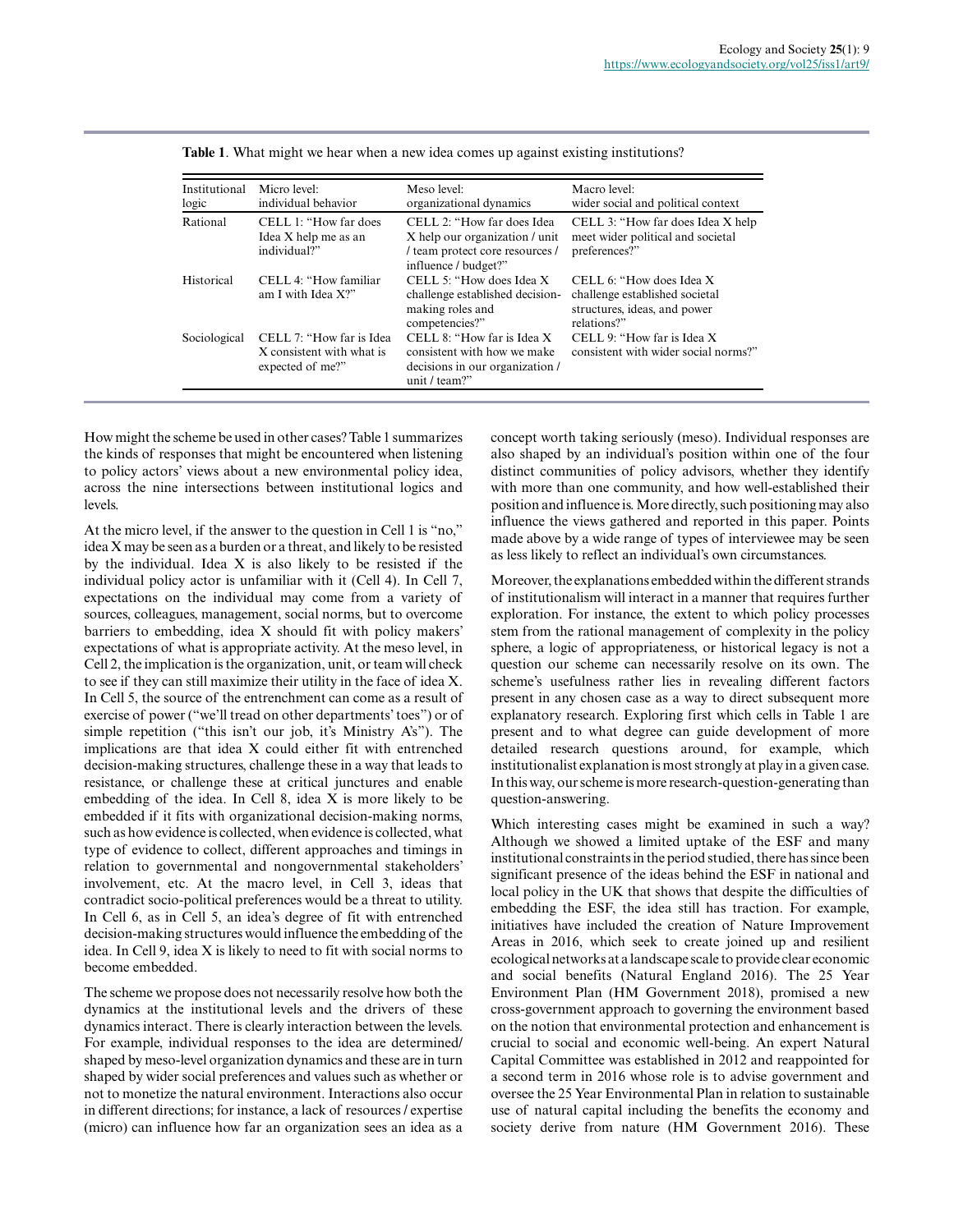developments suggest that institutional contexts are not fixed, they can change significantly over time, although this change may be slow (Peters 2016, Turnpenny and Russel 2017). Future research could explore what institutional changes have happened over time, why, and the impact these have had on uptake of the idea of ESF. A particular area of focus could be on any gap between policy steer and what happens on the ground; as this paper has shown, the inclusion of the ESF in policy documents does not necessarily mean it is being carried out in practice. For example, the above-mentioned 25-year Environment Plan has been criticized for being full of good intentions but lacking legally binding targets, underpinning legislation and specific practical solutions (EAC 2018). Drawing on institutional analysis future research could posit that such plans might not amount to much in practice in the short term because they will be heavily dominated by the institutional process they encounter. These could include inadequate resources or rewards for pursuing the idea of ESF, lack of support from senior staff, or contradictory messages at ministerial or cabinet level, among many others. The dynamics of if/how these factors change over time could be revealed using the scheme in Table 1 informing both more explanatory research question development and more targeted approaches by policy actors to overcome such barriers. For example, for Cell 1 a suitable strategy might be to link the ESF to career progression, spending, or budgets. Likewise, the logics described in Cell 5 might be countered by dedicated training and censure for failing to adopt the ESF norms. We, therefore, present Table 1 as consolidation of our exploratory approach so that more deductive analysis can be pursued in other critical environmental policy initiatives from a local to a global scale, and where appropriate targeted strategies can be developed to improve implementation on the basis of the analysis. Overall, the resulting more detailed and integrated accounts would not only provide new academic insights but could be useful in devising policy strategies for environmental policy that are more sensitive to institutional environments in which they are expected to perform.

[1] Interviewees: A3, A4, A15, B2, C1, C2, C3, C4, D3, D5, D7 [2] A11, A12, A13, A15, B4

 $\overline{\phantom{a}}$ 

```
[6] A3, A4, A7, B2, B3, B4, B5, C3, C4, D2, D3
```

```
[7] A1, A3, A15, B2, C1, C2, C3, D3
```
- <sup>[8]</sup> A4, A12, C2, C3, D2
- $^{[9]}$  A4, A8, A15, B1, B2, B3, C1, C3, D3, D5, D7
- $^{[10]}$  B<sub>2</sub>

```
[11] B2, D4
```

```
[12] A2, A5, A11, B4, C1, D6
```

```
^{[13]} A14, B3
```
- [14] A1, A3, A4, A8, A11, A12, A14, A15, B3, B4, B5, C1, C2, D3 [15] A4, A2, B1, B4, D4
- [16] A6, A10, A14, A15, C1, C2, C3, D4, D7
- [17] A5, A7, A14, B2, B3, C2, D6
- [18] A5, A14, C1, D3
- $[19]$  A4, A12, C2, C3, D2
- $[20]$  A4, A8, A14, C1, C2, C3, C4, D3, D7
- $[21]$  A6, A8, A11, A12, D3
- [22] A11, A12

[23] A2, A6, A12, B3, B4, B5, C1, D1, D2, D3, D5, D6 [24] A14, B2, D2 [25] **B3**, D5  $[26]$  A4, A6, A8, B1, B2, B4, B5, C1, D3

*Responses to this article can be read online at:* [http://www.ecologyandsociety.org/issues/responses.](http://www.ecologyandsociety.org/issues/responses.php/11342) [php/11342](http://www.ecologyandsociety.org/issues/responses.php/11342)

## **Acknowledgments:**

*This work was supported by the UK National Ecosystem Assessment Follow-On Phase, funded through WCMC. We thank all the interviewees who participated in the research.*

# **LITERATURE CITED**

Béland, D. 2005. Ideas and social policy: an institutionalist perspective. *Social Policy and Administration* 39(1):1-18. [https://](https://doi.org/10.1111/j.1467-9515.2005.00421.x) [doi.org/10.1111/j.1467-9515.2005.00421.x](https://doi.org/10.1111/j.1467-9515.2005.00421.x)

Béland, D. 2009. Ideas, institutions, and policy change. *Journal of European Public Policy* 16(5):701-718. [https://doi.](https://doi.org/10.1080/13501760902983382) [org/10.1080/13501760902983382](https://doi.org/10.1080/13501760902983382) 

Bryman, A. 2016. *Social research methods.* Fifth edition. Oxford University Press, Oxford, UK.

Carter, N. 2018. *The politics of the environment: ideas, activism, policy.* Third edition. Cambridge University Press, Cambridge, UK.

Challenger, A., A. Cordova, E. Lazos Chavero, M. Equihua, and M. Maass. 2018. Opportunities and obstacles to socioecosystembased environmental policy in Mexico: expert opinion at the science-policy interface. *Ecology and Society* 23(2):31. [https://doi.](https://doi.org/10.5751/ES-10066-230231) [org/10.5751/ES-10066-230231](https://doi.org/10.5751/ES-10066-230231) 

Costanza, R., R. de Groot, P. Sutton, S. van der Ploeg, S. J. Anderson, I. Kubiszewski, S. Farber, and R. K. Turner. 2014. Changes in the global value of ecosystem services. *Global Environmental Change* 26:152-158. [https://doi.org/10.1016/j.](https://doi.org/10.1016/j.gloenvcha.2014.04.002) [gloenvcha.2014.04.002](https://doi.org/10.1016/j.gloenvcha.2014.04.002)

Department for the Environment, Food and Rural Affairs (Defra). 2011. *The natural choice: securing the value of nature*. Defra, London, UK.

EAC (House of Commons Environmental Audit Select Committee). 2018. *HC803: The government's 25-year plan for the environment*. Eighth Report of the Session 2017-2018. House of Commons, London, UK.

Eckstein, H. 1975. Case studies and theory in political science. Pages 79-138 *in* F. Greenstein and N. Polsby, editors. *Handbook of political science.* Vol. 7. Addison-Wesley, Reading, Massachusetts, USA.

Hall, P. A., and R. C. R. Taylor. 1996. Political science and the three new institutionalisms. *Policy Studies* XLIV:936-957. [https://](https://doi.org/10.1111/j.1467-9248.1996.tb00343.x) [doi.org/10.1111/j.1467-9248.1996.tb00343.x](https://doi.org/10.1111/j.1467-9248.1996.tb00343.x)

 $^{[3]}$  A2, B1

 $[4]$  A5, B1, C2

 $[5]$  B<sub>2</sub>, C<sub>3</sub>, C<sub>4</sub>, D<sub>2</sub>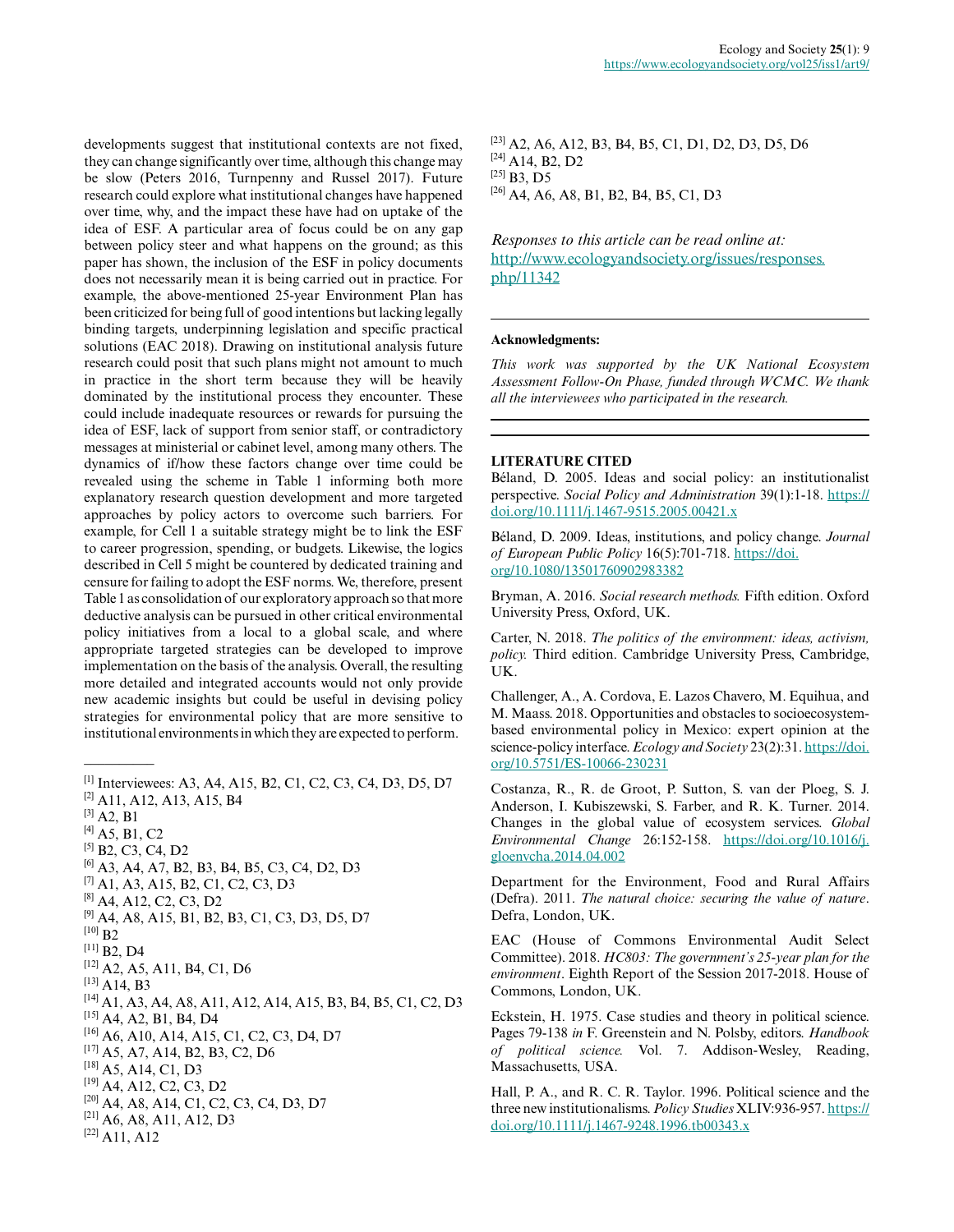HM Government. 2016. *Natural capital committee: terms of reference.* HM Government, London, UK.

HM Government. 2018. *Green future: our 25 year plan to improve the environment.* HM Government, London, UK.

Howlett, M. 2011. *Designing public policies: principles and instruments.* Routledge, Oxford, UK. [https://doi.](https://doi.org/10.4324/9781315232003) [org/10.4324/9781315232003](https://doi.org/10.4324/9781315232003) 

Jordan, A., and D. Russel. 2014. Embedding the concept of ecosystem services? The utilisation of ecological knowledge in different policy venues. *Environment and Planning C: Politics and Space* 32:192-207. <https://doi.org/10.1068/c3202ed>

Juntti, M., D. Russel, and J. Turnpenny. 2009. Evidence, politics and power in public policy for the environment. *Environmental Science and Policy* 12:207-215. [https://doi.org/10.1016/j.](https://doi.org/10.1016/j.envsci.2008.12.007) [envsci.2008.12.007](https://doi.org/10.1016/j.envsci.2008.12.007) 

Kern, F. 2011. Ideas, institutions, and interests: explaining policy divergence in fostering 'system innovations' towards sustainability. *Environment and Planning C: Politics and Space* 29(6):1116-1134. <https://doi.org/10.1068/c1142>

King, N. 2004. Using templates in the thematic analysis of text. Pages 257-270 *in* C. Cassell and G. Symon, editors. *Essential guide to qualitative methods in organizational research.* SAGE, London, UK. <https://doi.org/10.4135/9781446280119.n21>

Lowndes, V. 2018. Institutionalism. Pages 54-74 *in* V. Lowndes, D. Marsh, and G. Stoker, editors. *Theory and methods in political science.* Fourth edition. Palgrave Macmillan, London, UK.

Lowndes, V., and M. Roberts. 2013. *Why institutions matter: the new institutionalism in political science*. Palgrave Macmillan, London, UK.

March, J. G., and J. P. Olsen. 1989. *Rediscovering organisations: the organisational basis of politics*. The Free Press, New York, New York, USA.

March, J. G., and J. P. Olsen. 1996. Institutional perspectives on political institutions. *Governance* 9(3):247-264. [https://doi.](https://doi.org/10.1111/j.1468-0491.1996.tb00242.x) [org/10.1111/j.1468-0491.1996.tb00242.x](https://doi.org/10.1111/j.1468-0491.1996.tb00242.x)

Marsh, D., D. Richards, and M. Smith. 2001. *Changing patterns of governance in the United Kingdom: reinventing Whitehall?* Palgrave, Hampshire, UK.

Millennium Ecosystem Assessment (MEA). 2005. *Ecosystems and human well-being: synthesis.* Island Press, Washington, D.C., USA.

Morgan, G. 1997. *Images of organization*. SAGE, London, UK.

Natural England. 2016. *Nature improvement areas: about the programme.* Natural England, York, UK. [online] URL: [https://](https://www.gov.uk/government/publications/nature-improvement-areas-improved-ecological-networks/nature-improvement-areas-about-the-programme) [www.gov.uk/government/publications/nature-improvement-areas](https://www.gov.uk/government/publications/nature-improvement-areas-improved-ecological-networks/nature-improvement-areas-about-the-programme)[improved-ecological-networks/nature-improvement-areas-about](https://www.gov.uk/government/publications/nature-improvement-areas-improved-ecological-networks/nature-improvement-areas-about-the-programme)[the-programme](https://www.gov.uk/government/publications/nature-improvement-areas-improved-ecological-networks/nature-improvement-areas-about-the-programme) (accessed 24/06/2019

NEA (United Kingdom National Ecosystem Assessment). 2011. *UK national ecosystem assessment: synthesis of the key findings.* UNEP-WCMC, LWEC, Cambridge, UK.

Niemelä, M., and A. Saarinen. 2012. The role of ideas and institutional change in Finnish public sector reform. *Policy and Politics* 40(2):171-191. <https://doi.org/10.1332/147084411X581871>

Noe, R. R., B. L. Keeler, M. A. Kilgore, S. J. Taff, and S. Polasky. 2017. Mainstreaming ecosystem services in state-level conservation planning: progress and future needs. *Ecology and Society* 22(4):4 <https://doi.org/10.5751/ES-09581-220404>

Nordin, A. C., H. I. Hanson, and J. Alkan Olsson. 2017. Integration of the ecosystem services concept in planning documents from six municipalities in southwestern Sweden. *Ecology and Society* 22(3):26 <https://doi.org/10.5751/ES-09420-220326>

Nowell, L. S., J. M. Norris, D. E. White. 2017. Thematic analysis: striving to meet the trustworthiness criteria. *International Journal of Qualitative Methods* 16(1):1-16. [https://doi.org/10.1177/1609](https://doi.org/10.1177/1609406917733847) [406917733847](https://doi.org/10.1177/1609406917733847)

Oliver, M. J., and H. Pemberton. 2004. Learning and change in 20th century British economic policy. *Governance* 17(3):415-441. <https://doi.org/10.1111/j.0952-1895.2004.00252.x>

Parsons, C. 2016. Ideas and power: four intersections and how to show them. *Journal of European Public Policy* 23(3):446-463. <https://doi.org/10.1080/13501763.2015.1115538>

Peters, B. G. 2016. Institutionalism and public policy. Pages 57-72 in B. G. Peters and P. Zittoun, editors. *Contemporary approaches to public policy.* International Series on Public Policy. Palgrave Macmillan, London. [https://doi.org/10.1057/978-1-137-50494-4\\_4](https://doi.org/10.1057/978-1-137-50494-4_4) 

Raffaelli, D., 2016. Ecosystem structures and processes: characterising natural capital stocks and flows. Pages 62-73 *in* M. Potschin, R. Haines-Young, R. Fish, and R. K. Turner, editors. *Routledge handbook of ecosystem services.* Routledge, London, UK. <https://doi.org/10.4324/9781315775302-6>

Richards, D. 1996. Elite interviewing: approaches and pitfalls. *Politics* 16(3):199-204. [https://doi.org/10.1111/j.1467-9256.1996.](https://doi.org/10.1111/j.1467-9256.1996.tb00039.x) [tb00039.x](https://doi.org/10.1111/j.1467-9256.1996.tb00039.x)

Richards, D., and M. J. Smith. 2002. *Governance and public policy in the UK*. Oxford University Press, Oxford UK.

Russel, D., and A. J. Jordan. 2008. The United Kingdom. Pages 247-267 *in* A. J. Jordan and A. Lenschow, editors. *Innovation in environmental policy? Integrating the environment for sustainability*. Edward Elgar, Cheltenham, UK. [https://doi.org/10.4337/97818](https://doi.org/10.4337/9781848445062.00025) [48445062.00025](https://doi.org/10.4337/9781848445062.00025) 

Russel, D., and A. J. Jordan. 2009. Joining up or pulling apart? The use of appraisal to coordinate policy making for sustainable development. *Environment and Planning A: Economy and Space* 41(5):1201-1216. <https://doi.org/10.1068/a4142>

Scharpf, F. W. 1997. *Games real actors play. Actor-centered institutionalism in policy research*. Westview, Boulder, Colorado, USA.<https://doi.org/10.4324/9780429500275>

Schmidt, V. 2008. Discursive institutionalism: the explanatory power of ideas and discourse. *Annual Review of Political Science* 11:303-326. <https://doi.org/10.1146/annurev.polisci.11.060606.135342>

Simon, H. A. 1985. Human nature in politics: the dialogue of psychology with political science. *American Political Science Review* 79(2):293-304.<https://doi.org/10.2307/1956650>

Torfing, J. 2001. Path-dependent Danish welfare reforms: the contribution of the new institutionalisms to understanding evolutionary change. *Scandinavian Political Studies* 24 (4):277-309. <https://doi.org/10.1111/1467-9477.00057>